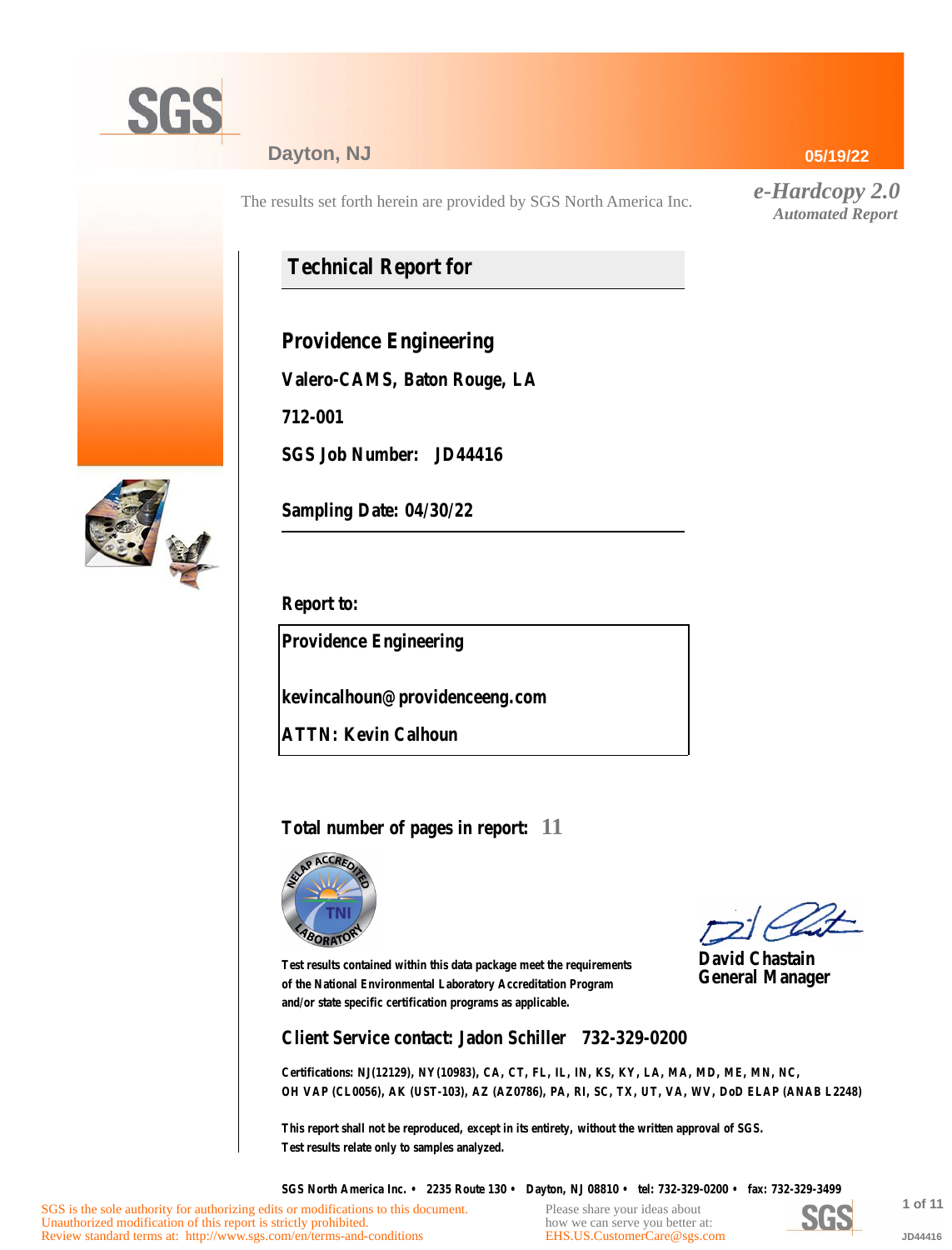$\begin{array}{c|c|c|c} \hline \textbf{1} & \textbf{2} & \textbf{1} \end{array}$ 

 $\overline{\omega}$ 

# **Table of Contents**

<span id="page-1-0"></span>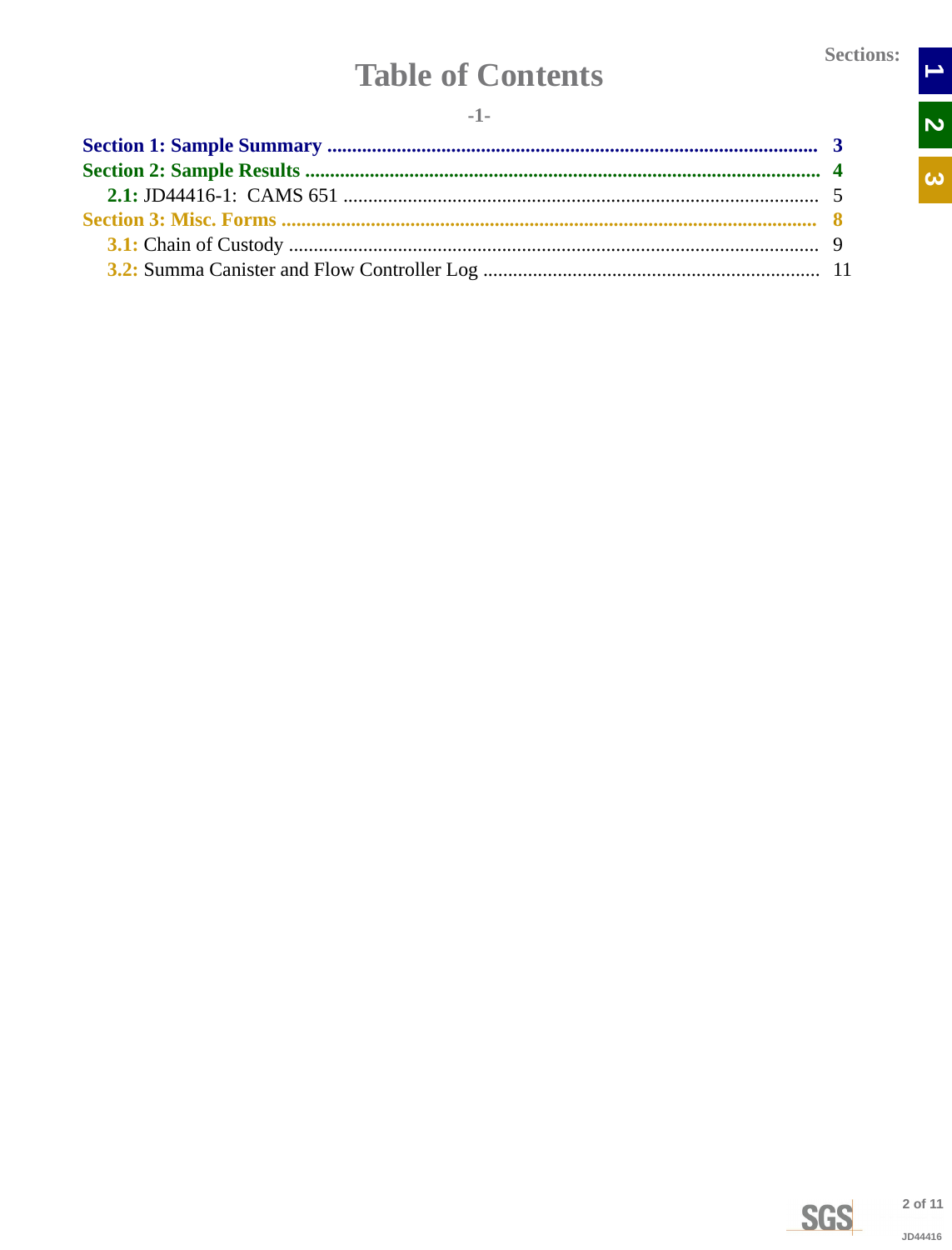## **Sample Summary**

<span id="page-2-0"></span>**Providence Engineering**

**Job No: JD44416 Valero-CAMS, Baton Rouge, LA Project No: 712-001**

| <b>Sample</b>      | <b>Collected</b> |                                | <b>Matrix</b>                                                                        | Client    |  |
|--------------------|------------------|--------------------------------|--------------------------------------------------------------------------------------|-----------|--|
| <b>Number</b>      | Date             | Time By                        | Received Code Type                                                                   | Sample ID |  |
| <b>Organics ND</b> |                  | $=$ Not detected above the MDL | This report contains results reported as $ND = Not$ detected. The following applies: |           |  |

**JD44416-1 04/30/22 08:30 CTG 05/03/22 AIR Ambient Air Comp. CAMS 651**

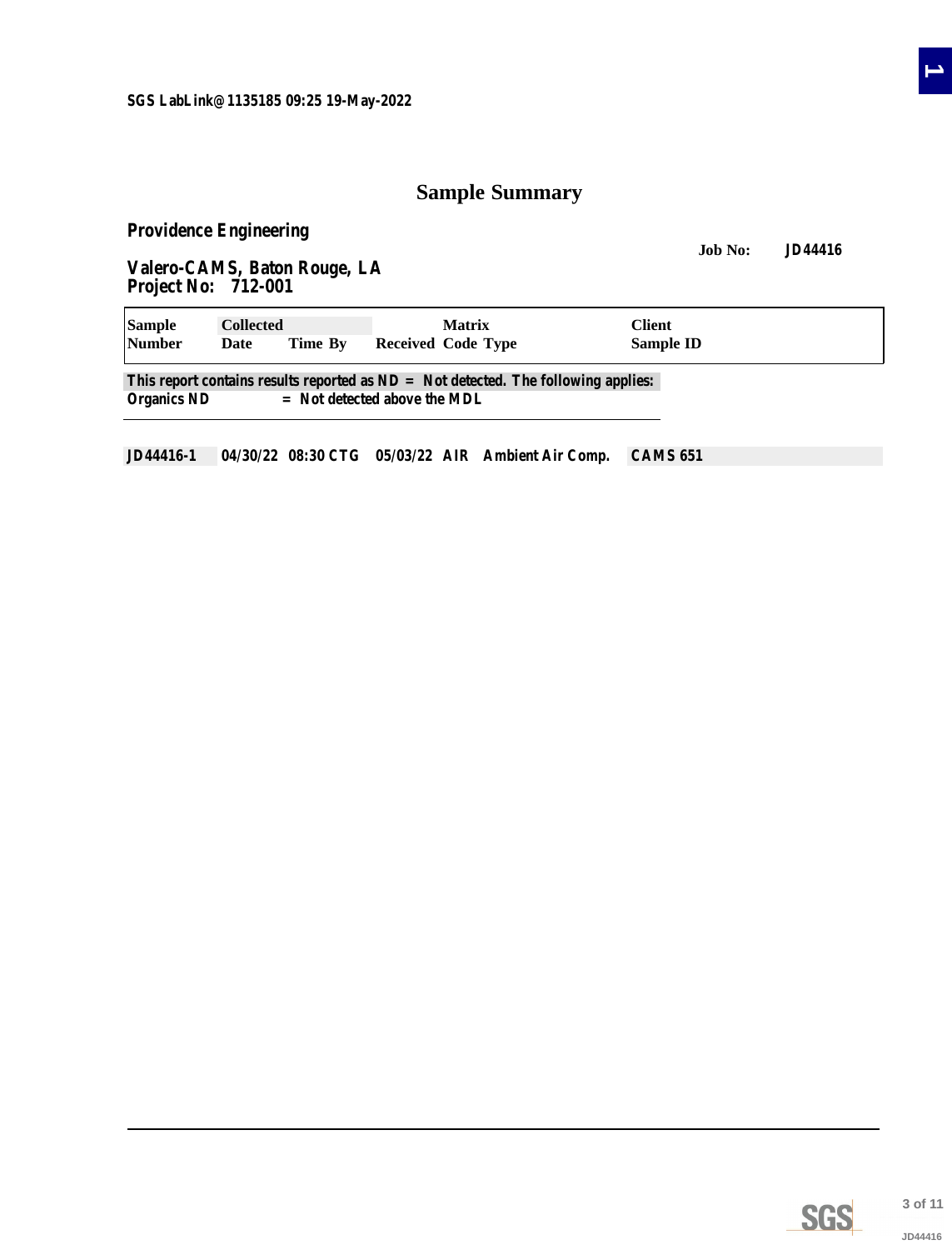<span id="page-3-0"></span>

**Dayton, NJ**



**Section 2**

**Sample Results**

**Report of Analysis**

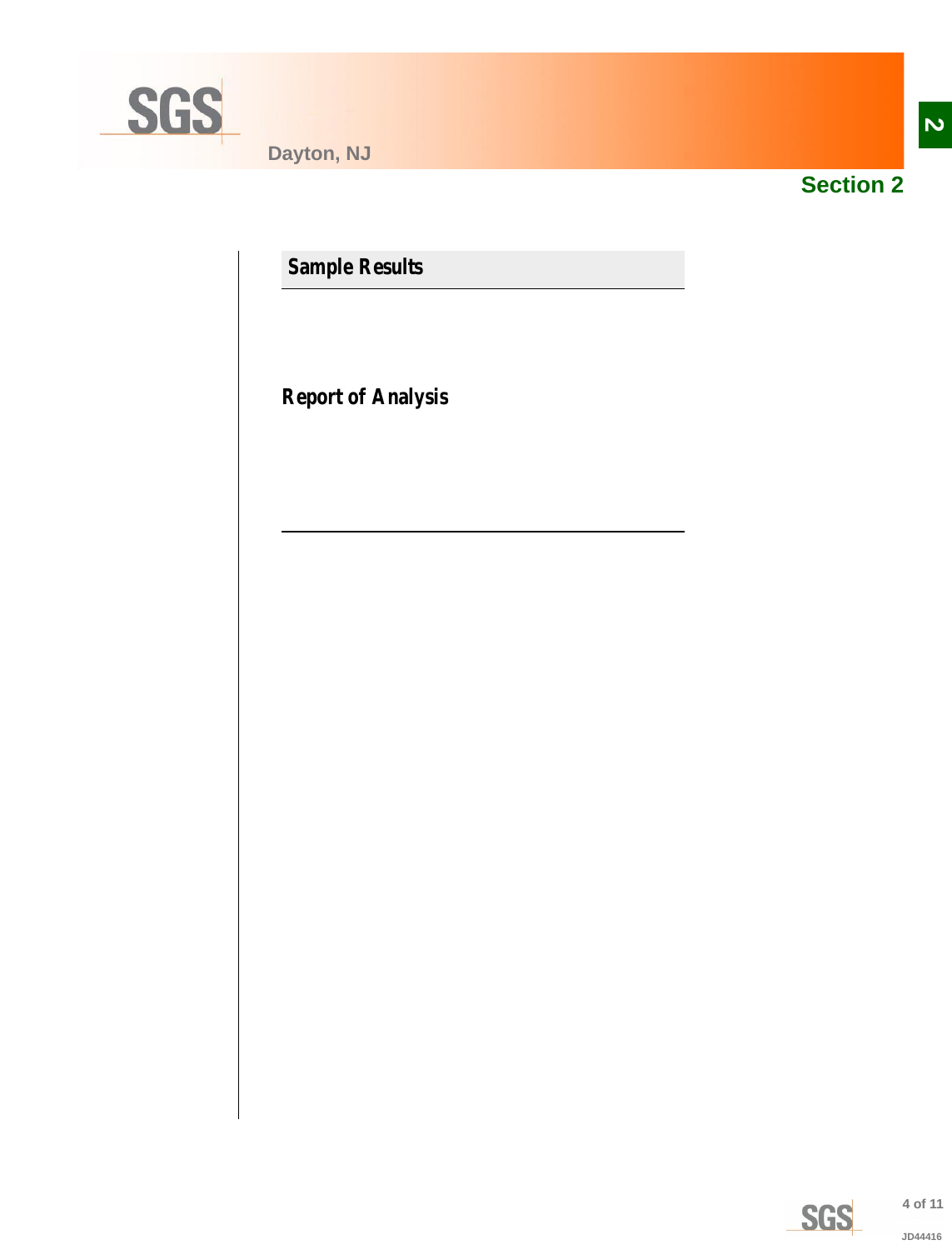|                                                                              | <b>Report of Analysis</b>                    |         |                                                                        |                                                               |                         |                          |                                    |  |  |  |  |  |
|------------------------------------------------------------------------------|----------------------------------------------|---------|------------------------------------------------------------------------|---------------------------------------------------------------|-------------------------|--------------------------|------------------------------------|--|--|--|--|--|
| <b>Client Sample ID:</b><br>Lab Sample ID:<br>Matrix:<br>Method:<br>Project: | <b>CAMS 651</b><br>JD44416-1<br><b>TO-15</b> |         | AIR - Ambient Air Comp. Summa ID: A273<br>Valero-CAMS, Baton Rouge, LA | Date Sampled:<br><b>Date Received:</b><br>Percent Solids: n/a | 04/30/22<br>05/03/22    |                          |                                    |  |  |  |  |  |
| Run#1<br>Run#2                                                               | <b>File ID</b><br>3W76244.D                  | DF<br>1 | Analyzed<br>05/12/22 17:09 TCH                                         | By                                                            | <b>Prep Date</b><br>n/a | <b>Prep Batch</b><br>n/a | <b>Analytical Batch</b><br>V3W2997 |  |  |  |  |  |
| Run#1<br>Run#2                                                               | <b>Initial Volume</b><br>400 ml              |         |                                                                        |                                                               |                         |                          |                                    |  |  |  |  |  |
| VOA TO15 List                                                                |                                              |         |                                                                        |                                                               |                         |                          |                                    |  |  |  |  |  |

<span id="page-4-0"></span>

|                                                                                            |                                 |                                                                                                                        | <b>Report of Analysis</b>       |              |                  |                                                                  |   |                        |                                                                                                                | Page 1 of 3  |                |
|--------------------------------------------------------------------------------------------|---------------------------------|------------------------------------------------------------------------------------------------------------------------|---------------------------------|--------------|------------------|------------------------------------------------------------------|---|------------------------|----------------------------------------------------------------------------------------------------------------|--------------|----------------|
| <b>Client Sample ID:</b><br>Lab Sample ID:<br><b>Matrix:</b><br><b>Method:</b><br>Project: |                                 | <b>CAMS 651</b><br>JD44416-1<br>AIR - Ambient Air Comp. Summa ID: A273<br><b>TO-15</b><br>Valero-CAMS, Baton Rouge, LA |                                 |              |                  | Date Sampled:<br><b>Date Received:</b><br><b>Percent Solids:</b> |   | n/a                    | 04/30/22<br>05/03/22                                                                                           |              |                |
| Run #1<br>Run #2                                                                           | <b>File ID</b><br>3W76244.D     | DF<br>Analyzed<br>1                                                                                                    | <b>By</b><br>05/12/22 17:09 TCH | n/a          | <b>Prep Date</b> | n/a                                                              |   | <b>Prep Batch</b>      | <b>Analytical Batch</b><br>V3W2997                                                                             |              |                |
| Run #1<br><b>Run #2</b>                                                                    | <b>Initial Volume</b><br>400 ml |                                                                                                                        |                                 |              |                  |                                                                  |   |                        |                                                                                                                |              |                |
| VOA TO15 List                                                                              |                                 |                                                                                                                        |                                 |              |                  |                                                                  |   |                        |                                                                                                                |              |                |
| CAS No.                                                                                    | <b>MW</b>                       | Compound                                                                                                               | <b>Result</b>                   | RL           |                  | MDL Units Q Result                                               |   |                        | RL                                                                                                             | MDL Units    |                |
| 67-64-1                                                                                    | 58.08                           | Acetone (2-Propanone)                                                                                                  | 4.1                             | 0.20         | 0.15             | ppby                                                             |   | 9.7                    | 0.48                                                                                                           | 0.36         | ug/m3          |
| 106-99-0                                                                                   | 54.09                           | 1,3-Butadiene                                                                                                          | <b>ND</b>                       | 0.20         | 0.084            | ppby                                                             |   | <b>ND</b>              | 0.44                                                                                                           | 0.19         | ug/m3          |
| $71 - 43 - 2$                                                                              | 78.11                           | <b>Benzene</b>                                                                                                         | 0.41                            | 0.20         | 0.062            | ppby                                                             |   | 1.3                    | 0.64                                                                                                           | 0.20         | ug/m3          |
| 75-27-4                                                                                    | 163.8                           | <b>Bromodichloromethane</b>                                                                                            | <b>ND</b>                       | 0.20         | 0.030            | ppby                                                             |   | <b>ND</b>              | 1.3                                                                                                            | 0.20         | ug/m3          |
| $75 - 25 - 2$                                                                              | 252.8                           | <b>Bromoform</b>                                                                                                       | <b>ND</b>                       | 0.20         | 0.071            | ppby                                                             |   | <b>ND</b>              | 2.1                                                                                                            | 0.73         | ug/m3          |
| 74-83-9                                                                                    | 94.94                           | <b>Bromomethane</b>                                                                                                    | <b>ND</b>                       | 0.20         | 0.069            | ppby                                                             |   | <b>ND</b>              | 0.78                                                                                                           | 0.27         | ug/m3          |
| 593-60-2                                                                                   | 106.9                           | <b>Bromoethene</b>                                                                                                     | <b>ND</b>                       | 0.20         |                  | $0.061$ ppbv                                                     |   | <b>ND</b>              | 0.87                                                                                                           | 0.27         | ug/m3          |
| 100-44-7                                                                                   | 126                             | <b>Benzyl Chloride</b>                                                                                                 | <b>ND</b>                       | 0.20         | 0.13             | ppby                                                             |   | <b>ND</b>              | 1.0                                                                                                            | 0.67         | ug/m3          |
| 75-15-0                                                                                    | 76.14                           | Carbon disulfide                                                                                                       | <b>ND</b>                       | 0.20         |                  | $0.045$ ppbv                                                     |   | <b>ND</b>              | 0.62                                                                                                           | 0.14         | ug/m3          |
| 108-90-7                                                                                   | 112.6                           | Chlorobenzene                                                                                                          | <b>ND</b>                       | 0.20         |                  | $0.074$ ppbv                                                     |   | <b>ND</b>              | 0.92                                                                                                           | 0.34         | ug/m3          |
| $75 - 00 - 3$                                                                              | 64.52                           | <b>Chloroethane</b>                                                                                                    | ND                              | 0.20         | 0.068            | ppby                                                             |   | <b>ND</b>              | 0.53                                                                                                           | 0.18         | ug/m3          |
| $67 - 66 - 3$                                                                              | 119.4                           | Chloroform                                                                                                             | 0.12                            | 0.20         | 0.037            | ppby                                                             | J | 0.59                   | 0.98                                                                                                           | 0.18         | ug/m3          |
| $74 - 87 - 3$                                                                              | 50.49                           | Chloromethane                                                                                                          | 0.89                            | 0.20         | 0.090            | ppby                                                             |   | 1.8                    | 0.41                                                                                                           | 0.19         | ug/m3          |
| $107 - 05 - 1$                                                                             | 76.53                           | 3-Chloropropene                                                                                                        | <b>ND</b>                       | 0.20         | 0.083            | ppby                                                             |   | <b>ND</b>              | 0.63                                                                                                           | 0.26         | ug/m3          |
| 95-49-8                                                                                    | 126.6                           | 2-Chlorotoluene                                                                                                        | <b>ND</b>                       | 0.20         | 0.072            | ppby                                                             |   | <b>ND</b>              | 1.0                                                                                                            | 0.37         | ug/m3          |
| $56 - 23 - 5$                                                                              | 153.8                           | Carbon tetrachloride                                                                                                   | <b>ND</b>                       | 0.20         |                  | $0.040$ ppbv                                                     |   | <b>ND</b>              | 1.3                                                                                                            | 0.25         | ug/m3          |
| 110-82-7                                                                                   | 84.16                           | Cyclohexane                                                                                                            | 0.50                            | 0.20         | 0.11             | ppby                                                             |   | 1.7                    | 0.69                                                                                                           | 0.38         | ug/m3          |
| 75-34-3<br>$75 - 35 - 4$                                                                   | 98.96                           | 1,1-Dichloroethane                                                                                                     | <b>ND</b><br>$\mathbf{ND}$      | 0.20         |                  | $0.057$ ppbv                                                     |   | <b>ND</b><br><b>ND</b> | 0.81                                                                                                           | 0.23         | ug/m3          |
| 106-93-4                                                                                   | 96.94<br>187.9                  | 1,1-Dichloroethylene<br>1,2-Dibromoethane (EDB)                                                                        | <b>ND</b>                       | 0.20<br>0.20 |                  | $0.059$ ppbv                                                     |   | <b>ND</b>              | 0.79<br>1.5                                                                                                    | 0.23<br>0.75 | ug/m3<br>ug/m3 |
| $107 - 06 - 2$                                                                             | 98.96                           | 1,2-Dichloroethane                                                                                                     | <b>ND</b>                       | 0.20         |                  | $0.097$ ppbv<br>$0.070$ ppbv                                     |   | <b>ND</b>              | 0.81                                                                                                           | 0.28         | ug/m3          |
| $78 - 87 - 5$                                                                              | 113                             | 1,2-Dichloropropane                                                                                                    | <b>ND</b>                       | 0.20         | $0.062$ ppbv     |                                                                  |   | <b>ND</b>              | 0.92                                                                                                           | 0.29         | ug/m3          |
| 123-91-1                                                                                   | 88.12                           | 1,4-Dioxane                                                                                                            | <b>ND</b>                       | 0.20         | 0.12             | ppby                                                             |   | <b>ND</b>              | 0.72                                                                                                           | 0.43         | ug/m3          |
| $75 - 71 - 8$                                                                              | 120.9                           | Dichlorodifluoromethane                                                                                                | 0.41                            | 0.20         |                  | $0.032$ ppbv                                                     |   | 2.0                    | 0.99                                                                                                           | 0.16         | ug/m3          |
| 124-48-1                                                                                   | 208.3                           | Dibromochloromethane                                                                                                   | <b>ND</b>                       | 0.20         |                  | $0.052$ ppbv                                                     |   | <b>ND</b>              | 1.7                                                                                                            | 0.44         | ug/m3          |
| 156-60-5                                                                                   | 96.94                           | trans-1,2-Dichloroethylene                                                                                             | <b>ND</b>                       | 0.20         | 0.069            | ppby                                                             |   | <b>ND</b>              | 0.79                                                                                                           | 0.27         | ug/m3          |
| 156-59-2                                                                                   | 96.94                           | cis-1,2-Dichloroethylene                                                                                               | 1.1                             | 0.20         | 0.077            | ppby                                                             |   | 4.4                    | 0.79                                                                                                           | 0.31         | ug/m3          |
| 10061-01-5                                                                                 | 111                             | cis-1,3-Dichloropropene                                                                                                | <b>ND</b>                       | 0.20         | 0.062            | ppby                                                             |   | <b>ND</b>              | 0.91                                                                                                           | 0.28         | ug/m3          |
| 541-73-1                                                                                   | 147                             | m-Dichlorobenzene <sup>a</sup>                                                                                         | <b>ND</b>                       | 0.20         | 0.040            | ppby                                                             |   | <b>ND</b>              | 1.2                                                                                                            | 0.24         | ug/m3          |
| 95-50-1                                                                                    | 147                             | o-Dichlorobenzene <sup>a</sup>                                                                                         | <b>ND</b>                       | 0.20         | 0.15             | ppby                                                             |   | <b>ND</b>              | 1.2                                                                                                            | 0.90         | ug/m3          |
| 106-46-7                                                                                   | 147                             | p-Dichlorobenzene <sup>a</sup>                                                                                         | <b>ND</b>                       | 0.20         | 0.19             | ppby                                                             |   | <b>ND</b>              | 1.2                                                                                                            | 1.1          | ug/m3          |
| 10061-02-6                                                                                 | 111                             | trans-1,3-Dichloropropene                                                                                              | <b>ND</b>                       | 0.20         | 0.10             | ppby                                                             |   | <b>ND</b>              | 0.91                                                                                                           | 0.45         | ug/m3          |
| $ND = Not detected$<br>$RL =$ Reporting Limit                                              |                                 | <b>MDL</b> = Method Detection Limit<br>$E =$ Indicates value exceeds calibration range                                 |                                 |              |                  | $J = Indicates$ an estimated value                               |   |                        | $B =$ Indicates analyte found in associated method blank<br>$N =$ Indicates presumptive evidence of a compound |              |                |
|                                                                                            |                                 |                                                                                                                        |                                 |              |                  |                                                                  |   |                        |                                                                                                                |              |                |
|                                                                                            |                                 |                                                                                                                        |                                 |              |                  |                                                                  |   |                        | SGS                                                                                                            |              | 5 of 11        |
|                                                                                            |                                 |                                                                                                                        |                                 |              |                  |                                                                  |   |                        |                                                                                                                |              | JD44416        |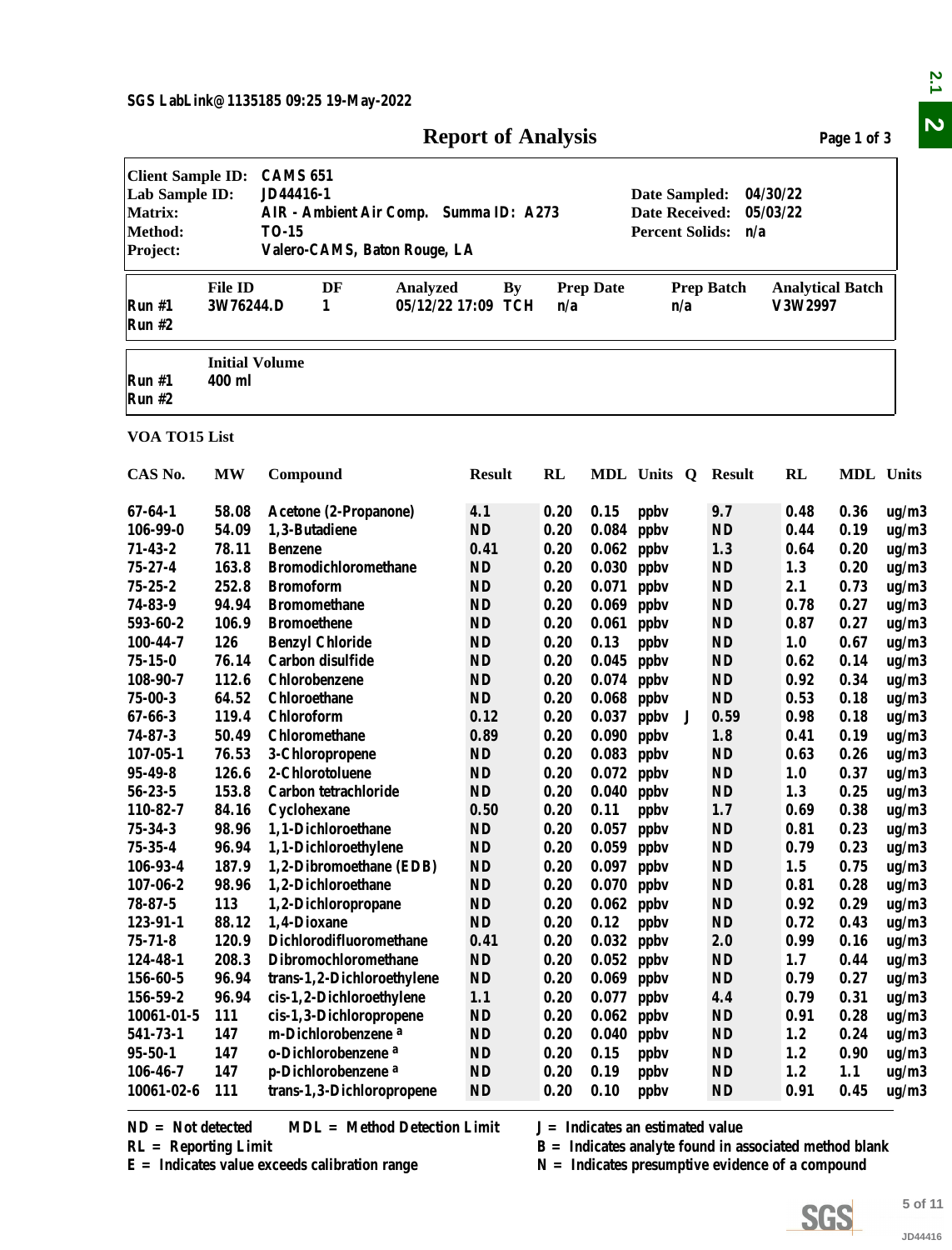## **Report of Analysis** Page 2 of 3

|                                                                                     |           | SGS LabLink@1135185 09:25 19-May-2022                                                                                                                                                                                            | <b>Report of Analysis</b> |                                    |                      |              |   |                                                                                                                |            | Page 2 of 3      |         |  |
|-------------------------------------------------------------------------------------|-----------|----------------------------------------------------------------------------------------------------------------------------------------------------------------------------------------------------------------------------------|---------------------------|------------------------------------|----------------------|--------------|---|----------------------------------------------------------------------------------------------------------------|------------|------------------|---------|--|
| <b>Client Sample ID:</b><br>Lab Sample ID:<br><b>Matrix:</b><br>Method:<br>Project: |           | <b>CAMS 651</b><br><b>JD44416-1</b><br>04/30/22<br>Date Sampled:<br>05/03/22<br>AIR - Ambient Air Comp. Summa ID: A273<br><b>Date Received:</b><br><b>Percent Solids:</b><br><b>TO-15</b><br>n/a<br>Valero-CAMS, Baton Rouge, LA |                           |                                    |                      |              |   |                                                                                                                |            |                  |         |  |
| VOA TO15 List                                                                       |           |                                                                                                                                                                                                                                  |                           |                                    |                      |              |   |                                                                                                                |            |                  |         |  |
| CAS No.                                                                             | <b>MW</b> | Compound                                                                                                                                                                                                                         | <b>Result</b>             | RL                                 |                      | MDL Units Q  |   | <b>Result</b>                                                                                                  | RL         | <b>MDL</b> Units |         |  |
| $64-17-5$                                                                           | 46.07     | <b>Ethanol</b>                                                                                                                                                                                                                   | $5.5\,$                   | 0.50                               | 0.39                 | ppby         |   | <b>10</b>                                                                                                      | 0.94       | 0.73             | ug/m3   |  |
| $100 - 41 - 4$                                                                      | 106.2     | <b>Ethylbenzene</b>                                                                                                                                                                                                              | 0.19                      | 0.20                               | 0.061                | ppby         | J | 0.83                                                                                                           | 0.87       | 0.26             | ug/m3   |  |
| 141-78-6                                                                            | 88        | <b>Ethyl Acetate</b>                                                                                                                                                                                                             | 2.4                       | 0.20                               | 0.10                 | ppby         |   | 8.6                                                                                                            | 0.72       | 0.36             | ug/m3   |  |
| 622-96-8                                                                            |           | 120.19 4-Ethyltoluene                                                                                                                                                                                                            | ND                        | 0.20                               | 0.095                | ppby         |   | <b>ND</b>                                                                                                      | 0.98       | 0.47             | ug/m3   |  |
| $76-13-1$                                                                           | 187.4     | Freon 113                                                                                                                                                                                                                        | <b>ND</b>                 | 0.20                               | 0.031                | ppby         |   | <b>ND</b>                                                                                                      | 1.5        | 0.24             | ug/m3   |  |
| $76 - 14 - 2$                                                                       | 170.9     | Freon 114                                                                                                                                                                                                                        | <b>ND</b>                 | 0.20                               | 0.050                | ppby         |   | <b>ND</b>                                                                                                      | 1.4        | 0.35             | ug/m3   |  |
| 142-82-5                                                                            | 100.2     | Heptane                                                                                                                                                                                                                          | 0.65                      | 0.20                               | 0.092                | ppby         |   | 2.7                                                                                                            | 0.82       | 0.38             | ug/m3   |  |
| $87 - 68 - 3$                                                                       | 260.8     | Hexachlorobutadiene b                                                                                                                                                                                                            | ND                        | 0.20                               | 0.062                | ppby         |   | <b>ND</b>                                                                                                      | 2.1        | 0.66             | ug/m3   |  |
| 110-54-3                                                                            | 86.18     | <b>Hexane</b>                                                                                                                                                                                                                    | 1.7                       | 0.20                               | 0.11                 | ppby         |   | 6.0                                                                                                            | 0.70       | 0.39             | ug/m3   |  |
| 591-78-6                                                                            | 100       | 2-Hexanone                                                                                                                                                                                                                       | $\mathbf{N}\mathbf{D}$    | 0.20                               | 0.15                 | ppby         |   | <b>ND</b>                                                                                                      | 0.82       | 0.61             | ug/m3   |  |
| $67 - 63 - 0$                                                                       | 60.1      | <b>Isopropyl Alcohol</b>                                                                                                                                                                                                         | 90.0                      | 0.20                               | 0.14                 | ppby         | Е | 221                                                                                                            | 0.49       | 0.34             | ug/m3   |  |
| $75 - 09 - 2$                                                                       | 84.94     | <b>Methylene chloride</b>                                                                                                                                                                                                        | 0.36                      | 0.20                               | 0.056                | ppby         |   | 1.3                                                                                                            | 0.69       | 0.19             | ug/m3   |  |
| 78-93-3                                                                             | 72.11     | <b>Methyl ethyl ketone</b>                                                                                                                                                                                                       | 0.74                      | 0.20                               | 0.11                 | ppby         |   | 2.2                                                                                                            | 0.59       | 0.32             |         |  |
|                                                                                     | 100.2     |                                                                                                                                                                                                                                  | ND                        | 0.20                               | 0.073                |              |   | <b>ND</b>                                                                                                      | 0.82       | 0.30             | ug/m3   |  |
| $108-10-1$                                                                          |           | <b>Methyl Isobutyl Ketone</b>                                                                                                                                                                                                    |                           |                                    |                      | ppby         |   |                                                                                                                |            |                  | ug/m3   |  |
| 1634-04-4                                                                           | 88.15     | <b>Methyl Tert Butyl Ether</b>                                                                                                                                                                                                   | ND                        | 0.20                               | 0.080                | ppby         |   | <b>ND</b>                                                                                                      | 0.72       | 0.29             | ug/m3   |  |
| $80 - 62 - 6$                                                                       | 100.12    | Methylmethacrylate                                                                                                                                                                                                               | ND                        | 0.20                               | 0.070                | ppby         |   | <b>ND</b>                                                                                                      | 0.82       | 0.29             | ug/m3   |  |
| $115 - 07 - 1$                                                                      | 42        | Propylene                                                                                                                                                                                                                        | ND                        | 0.50                               | 0.14                 | ppby         |   | <b>ND</b>                                                                                                      | 0.86       | 0.24             | ug/m3   |  |
| $100 - 42 - 5$                                                                      | 104.1     | <b>Styrene</b>                                                                                                                                                                                                                   | <b>ND</b>                 | 0.20                               | 0.12                 | ppby         |   | <b>ND</b>                                                                                                      | 0.85       | 0.51             | ug/m3   |  |
| $71 - 55 - 6$                                                                       | 133.4     | 1,1,1-Trichloroethane                                                                                                                                                                                                            | 0.11                      | 0.20                               | 0.037                | ppbv         | J | 0.60                                                                                                           | 1.1        | 0.20             | ug/m3   |  |
| $79 - 34 - 5$                                                                       |           | 167.85 1,1,2,2-Tetrachloroethane                                                                                                                                                                                                 | <b>ND</b>                 | 0.20                               | 0.048                | ppby         |   | <b>ND</b>                                                                                                      | 1.4        | 0.33             | ug/m3   |  |
| $79 - 00 - 5$                                                                       | 133.4     | 1,1,2-Trichloroethane                                                                                                                                                                                                            | ND                        | 0.20                               | 0.038                | ppby         |   | <b>ND</b>                                                                                                      | 1.1        | 0.21             | ug/m3   |  |
| 120-82-1                                                                            | 181.5     | 1,2,4-Trichlorobenzene <sup>a</sup>                                                                                                                                                                                              | ND                        | 0.20                               | 0.12                 | ppby         |   | <b>ND</b>                                                                                                      | 1.5        | 0.89             | ug/m3   |  |
| $95 - 63 - 6$                                                                       |           | 120.19 1,2,4-Trimethylbenzene b                                                                                                                                                                                                  | 0.18                      | 0.20                               | 0.087                | ppby         | J | 0.88                                                                                                           | 0.98       | 0.43             | ug/m3   |  |
| $108 - 67 - 8$                                                                      |           | 120.19 1,3,5-Trimethylbenzene                                                                                                                                                                                                    | <b>ND</b>                 | 0.20                               |                      | $0.080$ ppbv |   | <b>ND</b>                                                                                                      | 0.98       | 0.39             | ug/m3   |  |
| 540-84-1                                                                            |           | 114.2 2,2,4-Trimethylpentane                                                                                                                                                                                                     | 0.59                      | 0.20                               |                      | $0.095$ ppbv |   | 2.8                                                                                                            | 0.93       | 0.44             | ug/m3   |  |
| $75 - 65 - 0$                                                                       | 74.12     | <b>Tertiary Butyl Alcohol</b>                                                                                                                                                                                                    | ND                        | 0.20                               | $0.093$ ppbv         |              |   | <b>ND</b>                                                                                                      | 0.61       | 0.28             | ug/m3   |  |
| $127 - 18 - 4$                                                                      | 165.8     | Tetrachloroethylene                                                                                                                                                                                                              | $2.9\,$                   | 0.040                              | $0.014$ ppbv         |              |   | 20                                                                                                             | 0.27       | 0.095            | ug/m3   |  |
| 109-99-9                                                                            | 72.11     | Tetrahydrofuran                                                                                                                                                                                                                  | ND                        | 0.20                               | $0.090$ ppbv         |              |   | <b>ND</b>                                                                                                      | 0.59       | 0.27             | ug/m3   |  |
| 108-88-3                                                                            | 92.14     | <b>Toluene</b>                                                                                                                                                                                                                   | 1.6                       | 0.20                               | $0.057$ ppbv         |              |   | 6.0                                                                                                            | 0.75       | 0.21             | ug/m3   |  |
| $79 - 01 - 6$                                                                       | 131.4     | Trichloroethylene                                                                                                                                                                                                                | 0.41                      |                                    | $0.040$ $0.019$ ppbv |              |   | 2.2                                                                                                            | 0.21       | 0.10             | ug/m3   |  |
| 75-69-4                                                                             | 137.4     | Trichlorofluoromethane                                                                                                                                                                                                           | 0.22                      | 0.20                               |                      | $0.036$ ppbv |   | 1.2                                                                                                            | 1.1        | 0.20             | ug/m3   |  |
| $75 - 01 - 4$                                                                       | 62.5      | Vinyl chloride                                                                                                                                                                                                                   | $\mathbf{ND}$             | 0.20                               |                      | $0.069$ ppbv |   | <b>ND</b>                                                                                                      | 0.51       | 0.18             | ug/m3   |  |
| $108 - 05 - 4$                                                                      | 86        | <b>Vinyl Acetate</b>                                                                                                                                                                                                             | ND                        | 0.20                               | 0.11                 | ppby         |   | <b>ND</b>                                                                                                      | 0.70       | 0.39             | ug/m3   |  |
|                                                                                     | 106.2     | m, p-Xylene                                                                                                                                                                                                                      | 0.64                      | 0.20                               | 0.14                 | ppby         |   | 2.8                                                                                                            | 0.87       | 0.61             | ug/m3   |  |
| $95 - 47 - 6$                                                                       | 106.2     | o-Xylene                                                                                                                                                                                                                         | 0.25                      | 0.20                               |                      | $0.077$ ppbv |   | 1.1                                                                                                            | 0.87       | 0.33             | ug/m3   |  |
| 1330-20-7                                                                           | 106.2     | Xylenes (total)                                                                                                                                                                                                                  | 0.88                      | 0.20                               |                      | $0.077$ ppbv |   | 3.8                                                                                                            | 0.87       | 0.33             | ug/m3   |  |
| CAS No.                                                                             |           | <b>Surrogate Recoveries</b><br>Run#1                                                                                                                                                                                             | Run# 2                    |                                    | Limits               |              |   |                                                                                                                |            |                  |         |  |
| 460-00-4                                                                            |           | 4-Bromofluorobenzene<br>107%                                                                                                                                                                                                     |                           |                                    | 65-128%              |              |   |                                                                                                                |            |                  |         |  |
| $ND = Not detected$<br>$RL =$ Reporting Limit                                       |           | $MDL = Method Detection Limit$<br>$E =$ Indicates value exceeds calibration range                                                                                                                                                |                           | $J = Indicates$ an estimated value |                      |              |   | $B =$ Indicates analyte found in associated method blank<br>$N =$ Indicates presumptive evidence of a compound |            |                  |         |  |
|                                                                                     |           |                                                                                                                                                                                                                                  |                           |                                    |                      |              |   |                                                                                                                |            |                  |         |  |
|                                                                                     |           |                                                                                                                                                                                                                                  |                           |                                    |                      |              |   |                                                                                                                |            |                  | 6 of 11 |  |
|                                                                                     |           |                                                                                                                                                                                                                                  |                           |                                    |                      |              |   |                                                                                                                | <b>SGS</b> |                  | JD44416 |  |
|                                                                                     |           |                                                                                                                                                                                                                                  |                           |                                    |                      |              |   |                                                                                                                |            |                  |         |  |



 $\mathbf{z}$ .1  $\overline{\mathbf{v}}$ 



**6 of 11**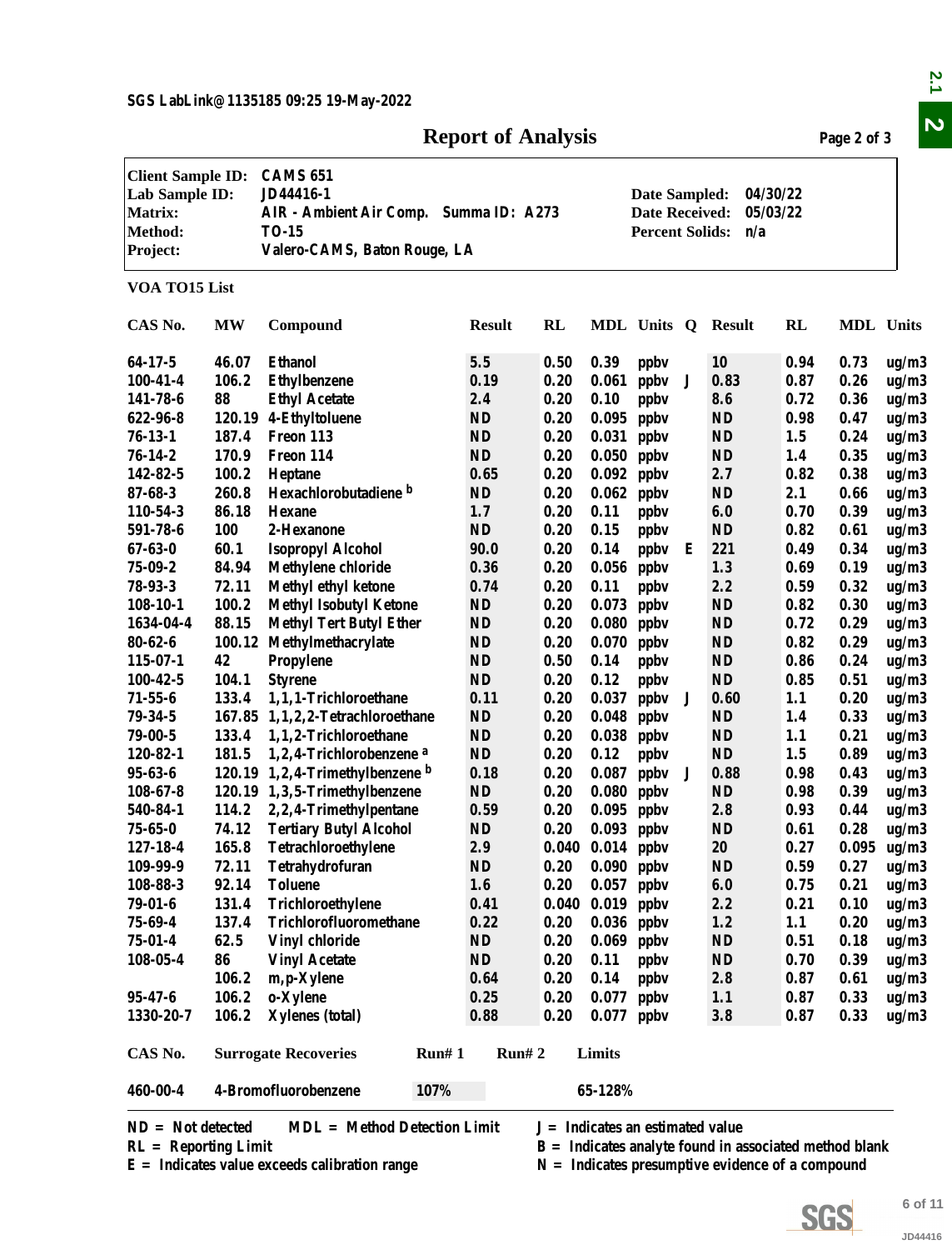|                                                                              |           |                                                                                                                                                                                                                           | <b>Report of Analysis</b> |    |  |                                    |  |  |    | Page 3 of 3                                                                                                    |                    |
|------------------------------------------------------------------------------|-----------|---------------------------------------------------------------------------------------------------------------------------------------------------------------------------------------------------------------------------|---------------------------|----|--|------------------------------------|--|--|----|----------------------------------------------------------------------------------------------------------------|--------------------|
| <b>Client Sample ID:</b><br>Lab Sample ID:<br>Matrix:<br>Method:<br>Project: |           | <b>CAMS 651</b><br>JD44416-1<br>04/30/22<br>Date Sampled:<br><b>Date Received:</b><br>05/03/22<br>AIR - Ambient Air Comp. Summa ID: A273<br><b>Percent Solids:</b><br><b>TO-15</b><br>n/a<br>Valero-CAMS, Baton Rouge, LA |                           |    |  |                                    |  |  |    |                                                                                                                |                    |
| VOA TO15 List                                                                |           |                                                                                                                                                                                                                           |                           |    |  |                                    |  |  |    |                                                                                                                |                    |
| CAS No.                                                                      | <b>MW</b> | Compound                                                                                                                                                                                                                  | <b>Result</b>             | RL |  | MDL Units Q Result                 |  |  | RL | MDL Units                                                                                                      |                    |
| QC limits bias high.                                                         |           | (a) Associated CCV outside of control limits high, sample was ND. This compound in blank spike is outside in house<br>(b) This compound in blank spike is outside in house QC limits bias high.                           |                           |    |  |                                    |  |  |    |                                                                                                                |                    |
|                                                                              |           |                                                                                                                                                                                                                           |                           |    |  |                                    |  |  |    |                                                                                                                |                    |
|                                                                              |           |                                                                                                                                                                                                                           |                           |    |  |                                    |  |  |    |                                                                                                                |                    |
|                                                                              |           |                                                                                                                                                                                                                           |                           |    |  |                                    |  |  |    |                                                                                                                |                    |
|                                                                              |           |                                                                                                                                                                                                                           |                           |    |  |                                    |  |  |    |                                                                                                                |                    |
|                                                                              |           |                                                                                                                                                                                                                           |                           |    |  |                                    |  |  |    |                                                                                                                |                    |
|                                                                              |           |                                                                                                                                                                                                                           |                           |    |  |                                    |  |  |    |                                                                                                                |                    |
|                                                                              |           |                                                                                                                                                                                                                           |                           |    |  |                                    |  |  |    |                                                                                                                |                    |
|                                                                              |           |                                                                                                                                                                                                                           |                           |    |  |                                    |  |  |    |                                                                                                                |                    |
|                                                                              |           |                                                                                                                                                                                                                           |                           |    |  |                                    |  |  |    |                                                                                                                |                    |
|                                                                              |           |                                                                                                                                                                                                                           |                           |    |  |                                    |  |  |    |                                                                                                                |                    |
|                                                                              |           |                                                                                                                                                                                                                           |                           |    |  |                                    |  |  |    |                                                                                                                |                    |
|                                                                              |           |                                                                                                                                                                                                                           |                           |    |  |                                    |  |  |    |                                                                                                                |                    |
| $ND = Not detected$<br>$RL =$ Reporting Limit                                |           | <b>MDL</b> = Method Detection Limit<br>$E =$ Indicates value exceeds calibration range                                                                                                                                    |                           |    |  | $J =$ Indicates an estimated value |  |  |    | $B =$ Indicates analyte found in associated method blank<br>$N =$ Indicates presumptive evidence of a compound |                    |
|                                                                              |           |                                                                                                                                                                                                                           |                           |    |  |                                    |  |  |    | <u>SGS</u>                                                                                                     | 7 of 11<br>JD44416 |

- 
- **R** = Indicates analyte found in associated method blank
- 



2.1

 $\overline{\mathbf{v}}$ 

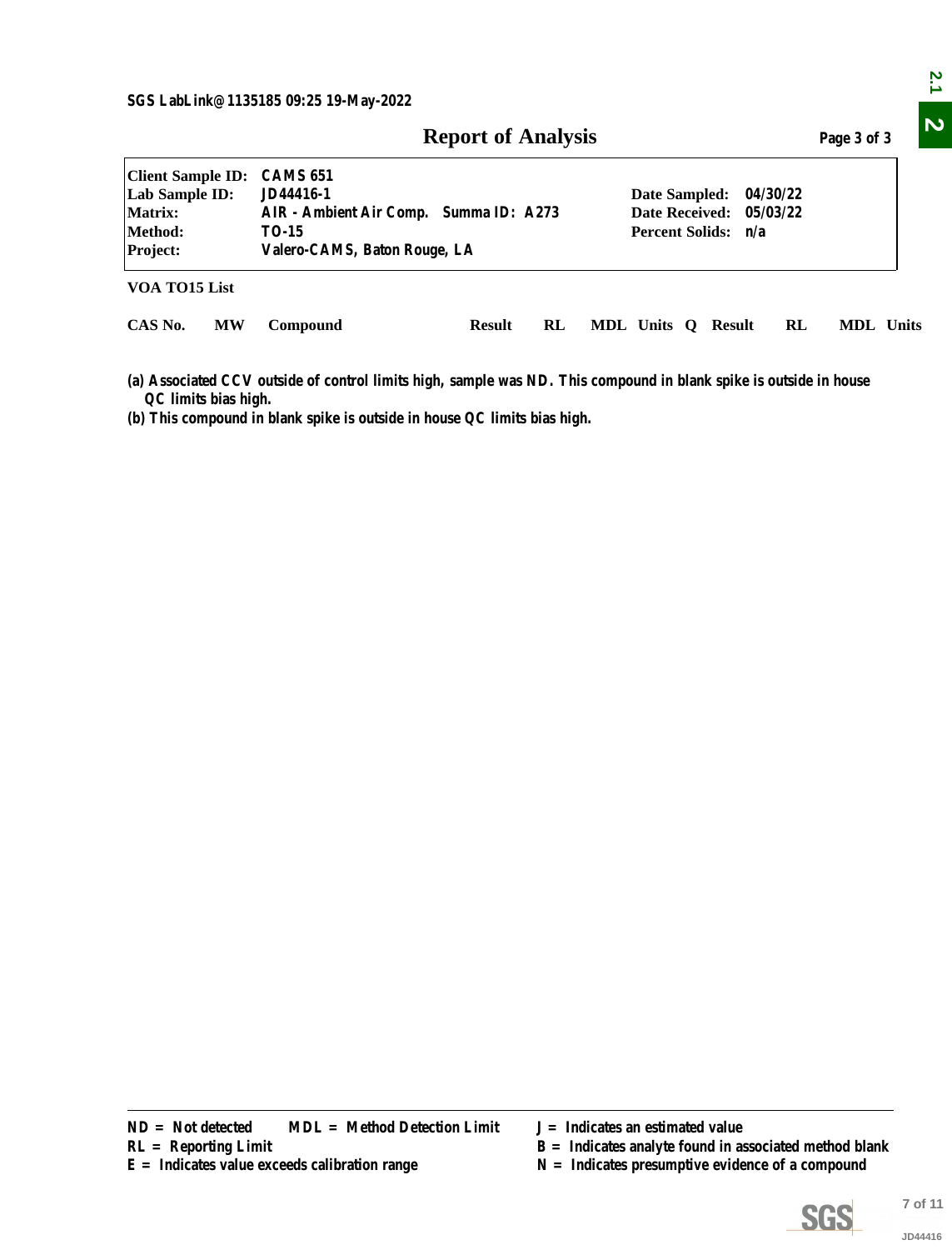<span id="page-7-0"></span>

**Section 3**  $|\boldsymbol{\omega}|$ 

**Misc. Forms**

**Custody Documents and Other Forms**

**Includes the following where applicable:**

- **Chain of Custody**
- **Summa Canister and Flow Controller Log**

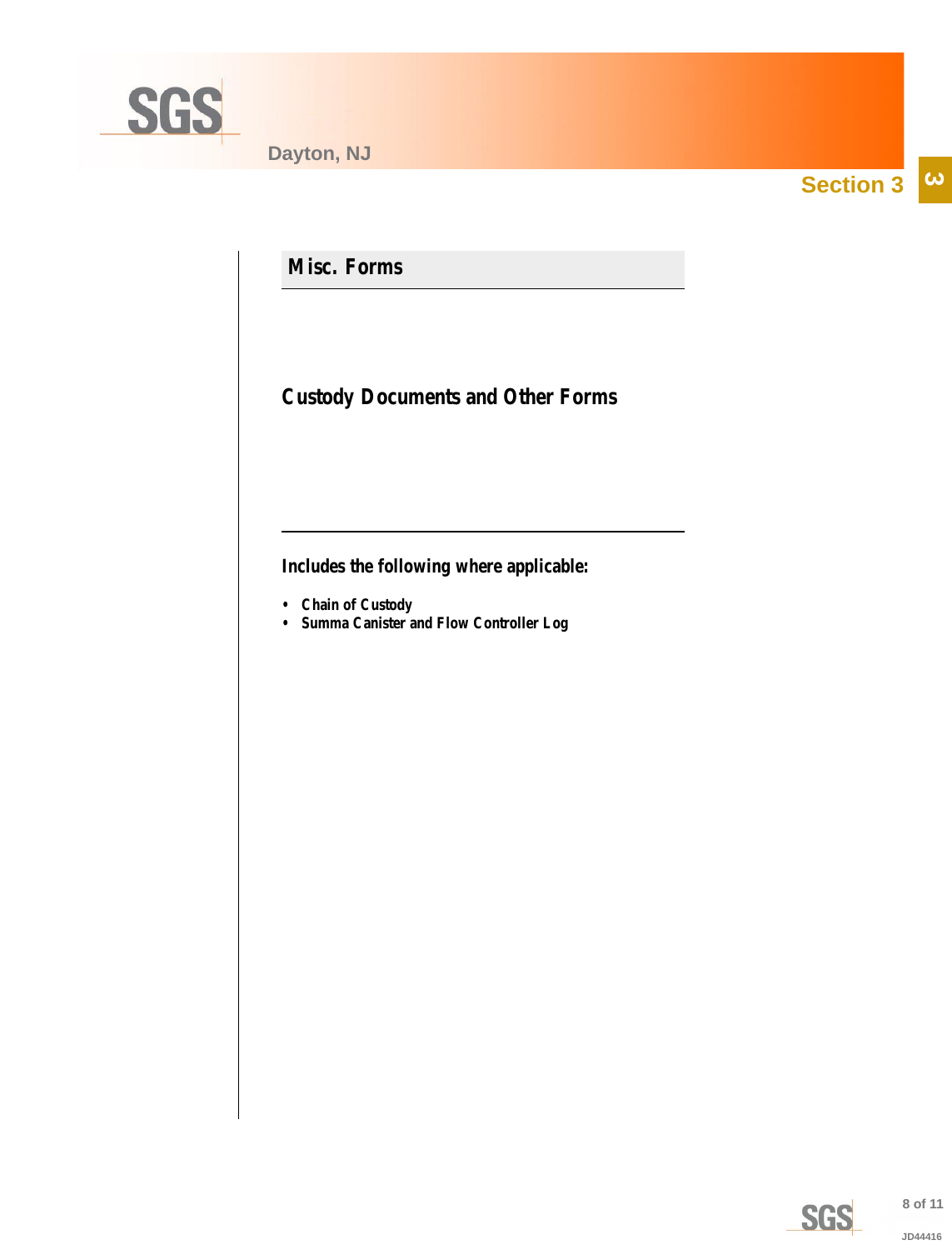<span id="page-8-0"></span>

|                                                              |                                               |                                  |                            |              |                        |                                                                                                          |                                                                        |                                      | <b>CHAIN OF CUSTODY - AIR</b>        |                              |          |                                   |                                                             |                           | <b>PAGE</b>                                | OF<br>BourgerCompter (12 - 164 |                  |                           |  |  |  |
|--------------------------------------------------------------|-----------------------------------------------|----------------------------------|----------------------------|--------------|------------------------|----------------------------------------------------------------------------------------------------------|------------------------------------------------------------------------|--------------------------------------|--------------------------------------|------------------------------|----------|-----------------------------------|-------------------------------------------------------------|---------------------------|--------------------------------------------|--------------------------------|------------------|---------------------------|--|--|--|
|                                                              |                                               |                                  |                            |              |                        |                                                                                                          |                                                                        | SGS North America Inc. Dayton        |                                      |                              |          |                                   | FED-EX Tracking #                                           |                           |                                            |                                |                  |                           |  |  |  |
|                                                              |                                               |                                  |                            |              |                        |                                                                                                          | 2235 Route 130. Davton, NJ 08810<br>TEL. 732-329-0200 FAX 732-329-3499 |                                      |                                      |                              |          |                                   | SGS Quote #                                                 |                           |                                            | SGS Job #<br>JDYYY             |                  |                           |  |  |  |
|                                                              |                                               | Client / Reporting Informations: |                            |              |                        |                                                                                                          | www.sgs.com/ehsusa<br><b>Project Information</b>                       |                                      |                                      |                              |          |                                   |                                                             |                           |                                            |                                |                  | <b>Requested Analysis</b> |  |  |  |
| <b>Company Name</b>                                          |                                               |                                  |                            |              |                        |                                                                                                          | <b>Project Name</b>                                                    |                                      |                                      |                              |          |                                   | Temperature (Fahrenheit)                                    | <b>Weather Parameters</b> |                                            |                                |                  |                           |  |  |  |
|                                                              | MEDECHANCEECO                                 |                                  |                            |              |                        |                                                                                                          | <b>Street</b>                                                          | Kilini                               |                                      |                              |          |                                   | Maximum<br>Start                                            |                           |                                            |                                |                  |                           |  |  |  |
| Addres                                                       |                                               |                                  |                            |              |                        |                                                                                                          |                                                                        |                                      |                                      |                              |          |                                   | Stop                                                        |                           | Minimum                                    |                                |                  |                           |  |  |  |
|                                                              | <b>State</b>                                  |                                  | φ                          |              |                        |                                                                                                          | <b>State</b><br>ᠻ᠊ᡕ                                                    |                                      | Atmoshpheric Pressure (Inches of Hg) |                              |          |                                   |                                                             |                           |                                            |                                |                  |                           |  |  |  |
|                                                              |                                               | $\theta$<br>E-mel                | 70602                      |              |                        |                                                                                                          | Project #                                                              |                                      |                                      |                              |          |                                   | Start:                                                      |                           | Maximum                                    |                                |                  |                           |  |  |  |
|                                                              |                                               |                                  |                            |              | <i>abonderecce com</i> |                                                                                                          | ه چ ۱۱<br><b>Client Purchase Order #</b>                               |                                      |                                      |                              |          |                                   | Stop:                                                       |                           | Minimum:                                   |                                |                  |                           |  |  |  |
|                                                              |                                               | <u>225 166 1446</u>              |                            |              |                        |                                                                                                          |                                                                        |                                      |                                      |                              |          |                                   |                                                             |                           |                                            |                                |                  |                           |  |  |  |
|                                                              | Sempler(s) Name(s)<br>$100 \times 100$        |                                  |                            |              |                        |                                                                                                          |                                                                        |                                      |                                      |                              |          |                                   | Other weather comment:                                      |                           |                                            |                                |                  |                           |  |  |  |
|                                                              |                                               |                                  | Air Type                   |              |                        | <b>Sampling Equipment Info</b>                                                                           |                                                                        |                                      | <b>Start Sampling Information</b>    |                              |          |                                   |                                                             |                           | <b>Stop Sampling Information</b>           |                                |                  |                           |  |  |  |
|                                                              |                                               |                                  |                            |              |                        |                                                                                                          | Flow                                                                   |                                      | Time                                 | Canister                     | Interior |                                   |                                                             | Time                      | Canister                                   | Interior                       |                  | ۰                         |  |  |  |
| Lab                                                          |                                               |                                  | Ind $(1)$<br>Soil Vap (SV) | Res (R)      | Canister               | Canister Size                                                                                            | Controller<br>Serial #                                                 | Date                                 | (24hr<br>clock)                      | Pressure<br>(THq)            | (F)      | Temp Sampler<br>Init.             | Date                                                        | (24hr<br>clock)           | Pressure<br>("Ha)                          | Temp<br>(F)                    | Sampler<br>Init. |                           |  |  |  |
|                                                              | Sample # Field ID / Point of Collection       |                                  | Amb (A)                    | Non-Res (NR) | Serial #               | 6L or 1L                                                                                                 |                                                                        | เ4เทเฉว                              | žΣ                                   | 30                           | 73       |                                   | 1430122                                                     | ن≿∴¢ا                     | 65                                         | ٦١                             | عت               | Χ                         |  |  |  |
|                                                              | ادك هميدا                                     |                                  | А                          | NR           | Az 3                   | ムレ                                                                                                       | 537                                                                    |                                      |                                      |                              |          | ᅶᄾ                                |                                                             |                           |                                            |                                |                  |                           |  |  |  |
|                                                              |                                               |                                  |                            |              |                        |                                                                                                          |                                                                        |                                      |                                      |                              |          |                                   |                                                             |                           |                                            |                                |                  |                           |  |  |  |
|                                                              |                                               |                                  |                            |              |                        |                                                                                                          |                                                                        |                                      |                                      |                              |          |                                   |                                                             |                           |                                            |                                |                  |                           |  |  |  |
|                                                              |                                               |                                  |                            |              |                        |                                                                                                          |                                                                        |                                      |                                      |                              |          |                                   |                                                             |                           |                                            |                                |                  |                           |  |  |  |
|                                                              |                                               |                                  |                            |              |                        |                                                                                                          |                                                                        |                                      |                                      |                              |          |                                   |                                                             |                           |                                            |                                |                  |                           |  |  |  |
|                                                              |                                               |                                  |                            |              |                        |                                                                                                          |                                                                        |                                      |                                      |                              |          |                                   |                                                             |                           |                                            |                                |                  |                           |  |  |  |
|                                                              |                                               |                                  |                            |              |                        |                                                                                                          |                                                                        |                                      |                                      |                              |          |                                   |                                                             |                           |                                            |                                |                  |                           |  |  |  |
|                                                              |                                               |                                  |                            |              |                        |                                                                                                          |                                                                        |                                      |                                      |                              |          |                                   |                                                             |                           |                                            |                                |                  |                           |  |  |  |
|                                                              |                                               |                                  |                            |              |                        |                                                                                                          |                                                                        |                                      |                                      |                              |          |                                   |                                                             |                           |                                            |                                |                  |                           |  |  |  |
|                                                              |                                               |                                  |                            |              |                        |                                                                                                          |                                                                        |                                      |                                      |                              |          |                                   |                                                             |                           |                                            |                                |                  |                           |  |  |  |
|                                                              |                                               |                                  |                            |              |                        |                                                                                                          |                                                                        |                                      |                                      |                              |          |                                   |                                                             |                           |                                            |                                |                  |                           |  |  |  |
|                                                              | Turnaround Time (Business days)               |                                  |                            |              |                        |                                                                                                          |                                                                        | All NJDEP TO-15 is mandatory Full T1 |                                      | Data Deliverable Information |          |                                   |                                                             |                           | Comments / Remarks                         |                                |                  |                           |  |  |  |
|                                                              | 15 Business Days<br>10 Business Days          |                                  | <b>Approved By:</b>        |              |                        |                                                                                                          |                                                                        | Comm A                               |                                      |                              |          |                                   |                                                             |                           | <b>Initial Assessment</b> $\mathcal{L}(N)$ |                                |                  |                           |  |  |  |
|                                                              | 5 Business Davs                               |                                  |                            |              |                        |                                                                                                          |                                                                        | Comm B                               |                                      |                              |          |                                   |                                                             |                           |                                            |                                |                  |                           |  |  |  |
|                                                              | 3 Business Days<br>2 Business Days *<br>Date: |                                  |                            |              |                        |                                                                                                          |                                                                        | Reduced T2<br>Full T1                |                                      |                              |          |                                   |                                                             |                           | <b>Label Vertication</b>                   |                                |                  |                           |  |  |  |
| 1 Business Day<br>* Approval needed for 1-3 Business Day TAT |                                               |                                  |                            |              |                        |                                                                                                          |                                                                        | Other:                               |                                      |                              |          |                                   | Sample inventory is verified upon receipt in the Laboratory |                           |                                            |                                |                  |                           |  |  |  |
|                                                              | Other                                         |                                  |                            |              |                        | Sample Custody must be documented below each time samples change possession, including courier delivery. |                                                                        | DKQP reporting                       |                                      |                              |          |                                   |                                                             |                           |                                            |                                |                  |                           |  |  |  |
| Received By:<br>Relinquished by CAO<br><b>B'06</b>           |                                               |                                  |                            |              |                        |                                                                                                          |                                                                        | Relinquished By:                     |                                      | n -                          |          | حة <mark>(3</mark> ألام)<br>مسابق | 10 : DV                                                     | Received By               |                                            |                                |                  |                           |  |  |  |
| Relinquished by:                                             |                                               |                                  |                            |              | Received By:           |                                                                                                          |                                                                        |                                      | Relinquished By:                     |                              |          |                                   | Received By<br>Date / Time:                                 |                           |                                            |                                |                  |                           |  |  |  |
|                                                              |                                               |                                  |                            |              | l3                     |                                                                                                          |                                                                        |                                      |                                      |                              |          |                                   |                                                             |                           |                                            |                                |                  |                           |  |  |  |
| Relinquished by:<br>l5                                       |                                               | Date / Time:                     |                            |              | Received By:<br>15.    |                                                                                                          |                                                                        |                                      | Custody Seal #                       |                              |          |                                   |                                                             |                           |                                            |                                |                  |                           |  |  |  |
|                                                              |                                               |                                  |                            |              |                        |                                                                                                          |                                                                        |                                      |                                      |                              |          |                                   |                                                             |                           | http://www.sgs.com/en/terms-and-conditions |                                |                  |                           |  |  |  |

EHSA-QAC-0022-01-FORM-Dayton-Air COC<br>Rev.date:1/15/2021

JD44416: Chain of Custody Page 1 of 2



JD44416

 $3,1$ 

 $\hat{\bm{\omega}}$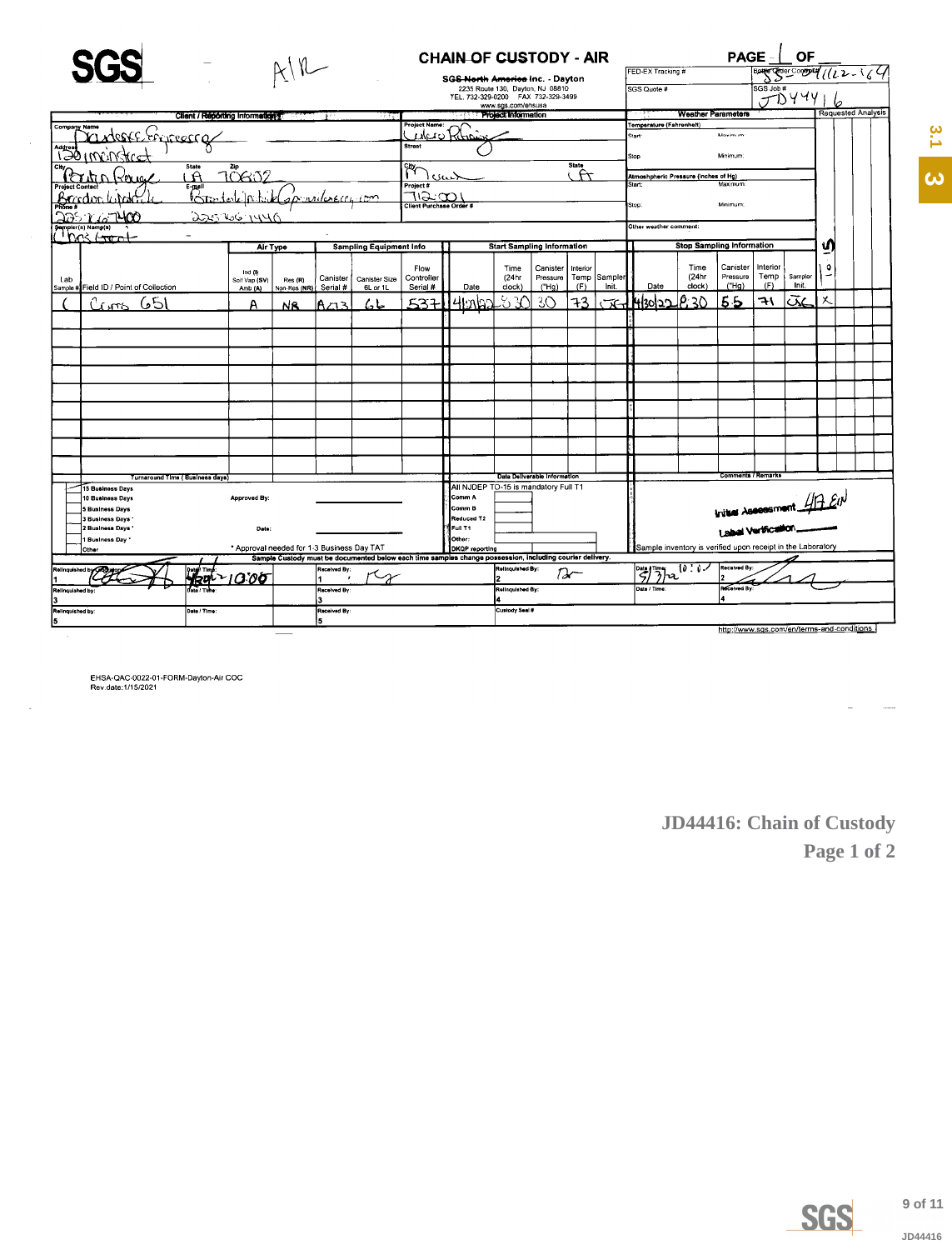## **SGS Sample Receipt Summary**

| Job Number: JD44416<br>Client: PROVIDENCE ENG                                                                                                                                                                                        | Project: PROVIDENCE - CAMS                                                                                                  |                                                 |
|--------------------------------------------------------------------------------------------------------------------------------------------------------------------------------------------------------------------------------------|-----------------------------------------------------------------------------------------------------------------------------|-------------------------------------------------|
| <b>Delivery Method:</b><br>Date / Time Received: 5/3/2022 10:00:00 AM                                                                                                                                                                | Airbill #'s:                                                                                                                | $\frac{2}{3}$                                   |
| Cooler Temps (Raw Measured) °C:                                                                                                                                                                                                      |                                                                                                                             |                                                 |
| Cooler Temps (Corrected) °C:                                                                                                                                                                                                         |                                                                                                                             | $\boldsymbol{\omega}$                           |
| <b>Cooler Security</b><br><u>Y</u> or N                                                                                                                                                                                              | <b>Sample Integrity - Documentation</b><br>Y or N<br>Y                                                                      | or N                                            |
| $\overline{\textbf{v}}$<br>$\overline{\textbf{v}}$<br>3. COC Present:<br>$\Box$<br>1. Custody Seals Present:<br>$\color{red}\blacktriangledown$<br>$\overline{\mathbf{v}}$<br>4. Smpl Dates/Time OK<br>□<br>2. Custody Seals Intact: | $\Box$<br>$\overline{\mathbf{v}}$<br>1. Sample labels present on bottles:<br>$\Box$<br>☑<br>2. Container labeling complete: | $\Box$<br>$\Box$                                |
| <b>Cooler Temperature</b><br><u>Y</u> or N                                                                                                                                                                                           | 3. Sample container label / COC agree:<br>$\overline{\mathbf{v}}$                                                           | $\Box$                                          |
| 1. Temp criteria achieved:<br>$\Box$<br>$\Box$<br>2. Cooler temp verification:<br>N/A                                                                                                                                                | <u>_Y_</u><br><b>Sample Integrity - Condition</b><br>$\boxed{\blacktriangledown}$<br>1. Sample recvd within HT:             | or $N$<br>$\Box$                                |
| N/A<br>3. Cooler media:<br>4. No. Coolers:<br>N/A                                                                                                                                                                                    | 2. All containers accounted for:<br>$\overline{\mathbf{v}}$<br>3. Condition of sample:                                      | $\hfill\square$<br>Intact                       |
| <b>Quality Control Preservation</b><br>Y or N<br><u>N/A</u>                                                                                                                                                                          | <b>Sample Integrity - Instructions</b>                                                                                      | Y or N<br>N/A                                   |
| 1. Trip Blank present / cooler:<br>$\color{red}\blacktriangledown$<br>$\Box$<br>$\Box$                                                                                                                                               | 1. Analysis requested is clear:<br>$\color{red}\blacktriangledown$                                                          | $\Box$                                          |
| $\color{red}\blacktriangledown$<br>$\Box$<br>$\Box$<br>2. Trip Blank listed on COC:                                                                                                                                                  | 2. Bottles received for unspecified tests<br>$\Box$                                                                         | $\color{red}\blacktriangledown$                 |
| 3. Samples preserved properly:<br>$\blacktriangledown$<br>$\Box$<br>$\Box$<br>$\color{red}\blacktriangledown$<br>4. VOCs headspace free:<br>$\Box$                                                                                   | 3. Sufficient volume recvd for analysis:<br>$\overline{\mathbf{v}}$<br>4. Compositing instructions clear:<br>$\Box$         | $\Box$<br>$\Box$<br>$\blacktriangledown$        |
|                                                                                                                                                                                                                                      | 5. Filtering instructions clear:<br>$\Box$                                                                                  | $\Box$<br>$\blacktriangledown$                  |
| 231619<br>Test Strip Lot #s:<br>pH 1-12:                                                                                                                                                                                             | pH 12+:<br>203117A                                                                                                          |                                                 |
| Comments                                                                                                                                                                                                                             |                                                                                                                             |                                                 |
| SM089-03<br>Rev. Date 12/7/17                                                                                                                                                                                                        |                                                                                                                             | <b>JD44416: Chain of Custody</b><br>Page 2 of 2 |
|                                                                                                                                                                                                                                      |                                                                                                                             | 10 of 11<br><b>SGS</b>                          |
|                                                                                                                                                                                                                                      |                                                                                                                             | JD44416                                         |